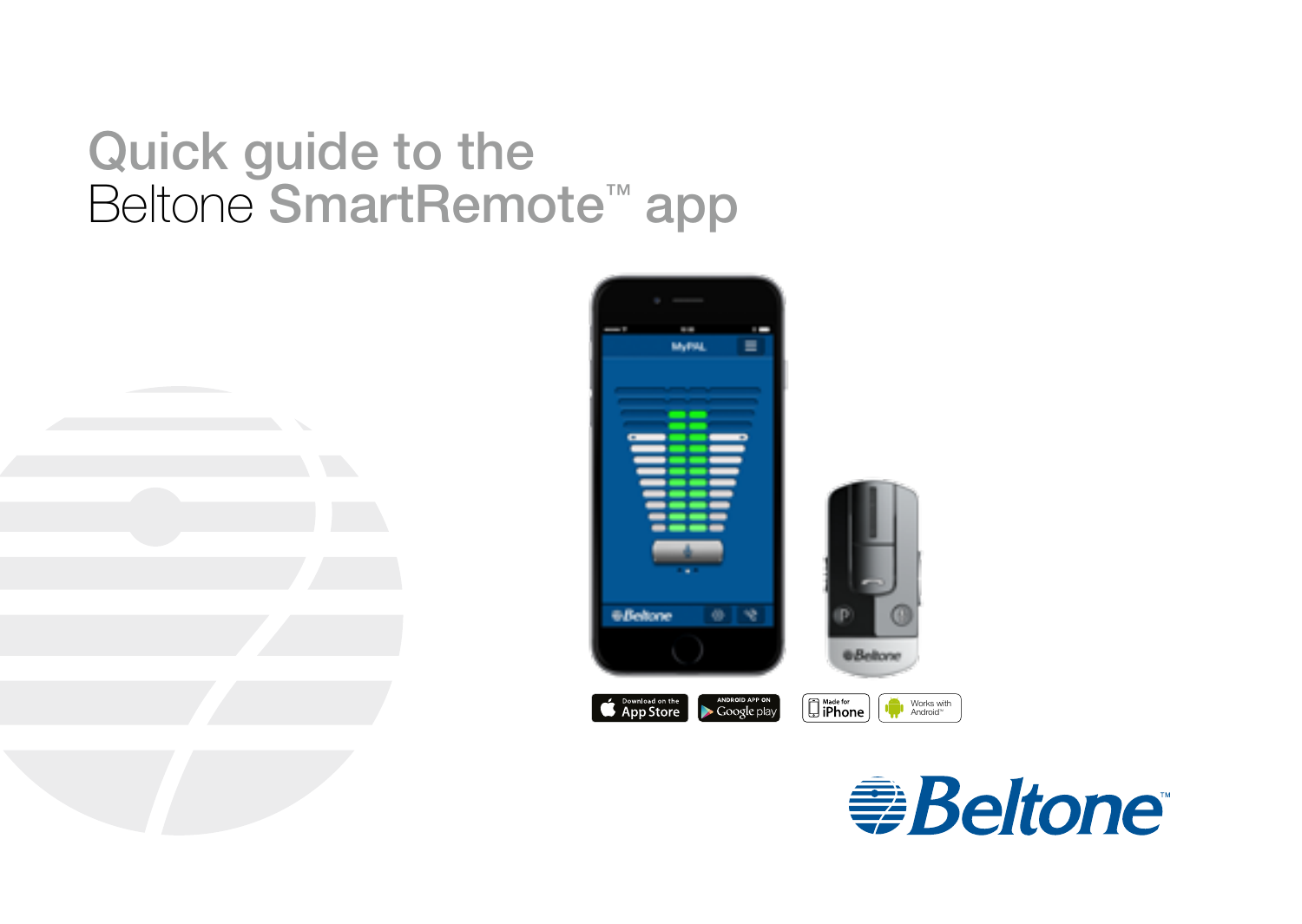## Which Beltone hearing aids work with the Beltone SmartRemote™ app?

The short answer is all Beltone wireless hearing aids, including: The Beltone Direct Phone Link 2 The Beltone SmartRemote app is compatible with



Beltone wireless hearing aids



Beltone Promise™

Beltone True™

\* Note to hearing care professional: to use the Beltone SmartRemote app with Beltone True hearing aids, first pair the hearing aids with the Beltone Direct Remote Control 2. This will enable the remote control function on the Phone Link 2. Make sure the Beltone True hearing aids have been updated with the firmware available from the fitting software Solus Pro 1.2 or later.

### Beltone Direct Phone Link 2



Works with<br>Android<sup>\*\*</sup>

All Beltone wireless hearing aids need to use the Beltone Direct Phone Link 2 to connect to the Beltone SmartRemote app.

## Which mobile devices work with the Beltone SmartRemote<sup>™</sup> app?

# the following mobile devices:



#### iPhone, iPad® and iPod touch® running iOS 7 or later.

Smartphone running Android™ version 2.3.5 or later.

#### Where can I find the Beltone SmartRemote app?

The Beltone SmartRemote app is free to download. On your mobile device, go to the App Store<sup>SM</sup> or Google Play™ and search for Beltone SmartRemote. Tap Get and then Install on the App Store and Install on Google Play to download the app to your mobile device.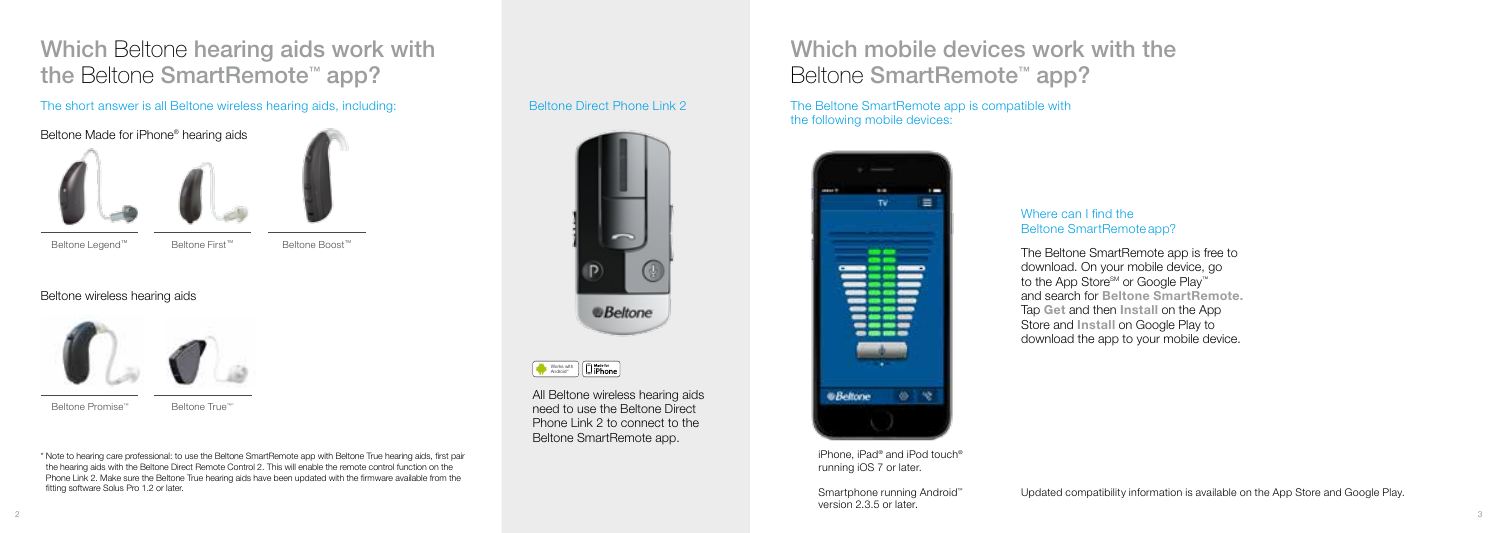## Pair your hearing aids to your Beltone Direct Phone Link 2 and your mobile device

Before you can use the Beltone SmartRemote™ app, you have to pair both your mobile device and your hearing aids with your Beltone Direct Phone Link 2.

#### How to pair your mobile device with the Beltone Direct Phone Link 2

Remove the silver cap of your Phone Link 2 and turn it and your mobile device on.

Find the Bluetooth settings in the main menu on your mobile device and turn it on. If you are unsure how to do this, you can check your device's user manual.

Use the tip of a pen to press the blue button on the back of your Phone Link 2 once to put it into pairing mode for 120 seconds.

On your mobile device, choose to search for Bluetooth devices. It might do this automatically.

Your Phone Link 2 will show up on your mobile device's Bluetooth list as Hearing Aid Phone.

| あまに (内容) 等                  |   |
|-----------------------------|---|
| 73<br><b>Bluebooth</b>      |   |
|                             | ۱ |
|                             |   |
| 6,7544<br>DATA              |   |
| 94,704423<br>ï              |   |
| ź<br><b>WITTH</b>           |   |
| ł<br>۹<br>DKCPH4314771<br>÷ |   |
| ١<br>CROWNA TRANA           |   |
| DECPH<br>E31/4861           |   |
| ing Aid Phon                |   |
|                             |   |

If your mobile device asks you for a passcode, enter 0000 (four zeros) and your Phone Link 2 will pair to your mobile device.

If your mobile device asks which Bluetooth service you wish to enable, select Headset.

#### How to connect your mobile device to the Beltone Direct Phone Link 2

Once paired, your mobile device may prompt you to confirm that you want to connect with the Phone Link 2

However, if you have to manually connect, find the list of Paired Devices on your mobile device's Bluetooth menu.

First tap Hearing Aid Phone and then Connect.

How to pair the Beltone Direct Phone Link 2 with Beltone wireless hearing aids

You also need to pair your Beltone hearing aids with your Beltone Direct Phone Link 2

Press the white button beneath the silver cap on the Phone Link 2.

Open the battery door on each hearing aid and then close it within 20 seconds of pushing the white button.

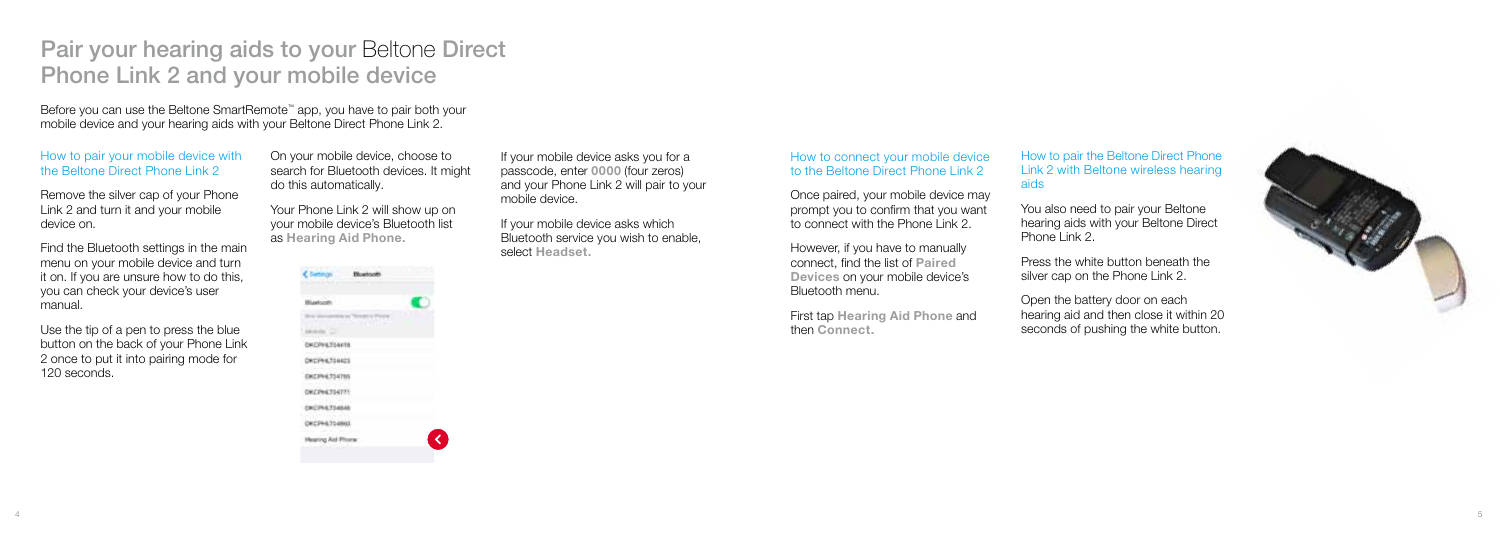## Complete control over your Beltone hearing aids

#### Get off to a great start with your Beltone SmartRemote™ app

Now that your hearing aids and Beltone Direct Phone Link 2 are paired with your mobile device, it is time to explore your Beltone SmartRemote app. You are about to find out how to turn your mobile device into a remote control for your Beltone wireless hearing aids.



Choose connect now when the dialogue box asks if you want to connect now or run in demo mode.

Tap agree to accept the terms of use.

We inform you that it is a good idea to turn off your mobile device's touch sounds/keyboard clicks in the Settings menu of your mobile device so they won't interfere with your Phone Link 2 or SmartRemote app's operation.

Finally, you will see a message telling you that you can find tutorials under Settings which show you how to get the most out of your Beltone SmartRemote app.

### Beltone SmartRemote app overview

The app has two main screens: volume control and program selection. You can move from one screen to the other by tapping the navigation buttons. There is also a link status button so you can check your devices are still connected.



All-Arcund  $\equiv$ 侧  $@$ Beltone  $0 - 9$ 

--------— ------ $5 - 9$ **E.Religna** 

The Volume Control is the app's start screen.

Swiping your finger up or down will adjust the volume of both hearing aids together.

The button beneath the volume bars will mute or unmute your hearing aids with a single tap<sup>\*</sup>.

If you swipe your finger to the right you can see only the volume control for your left hearing aid, and swiping your finger to the left will show you the same for your right hearing aid.

This makes it easy to control the volume or mute the sound of your hearing aids individually\*\*.

When you are streaming sound from a Beltone Direct TV Link 2 or a Beltone Direct myPAL, or your phone, the volume screen will display blue bars between the two white bars.

The blue bars adjust the volume of the sound you are streaming\*\*\*.

\* The mute function is not available for Beltone True™ hearing aids. \*\*If you have hearing instruments with volume synchronization activated, both instruments will respond to individual volume adjustments on the left or right side. Speak to your hearing care professional if you would like this deactivated. \*\*\*Beltone Direct TV Link 2 and Beltone Direct myPAL are the two available streaming devices.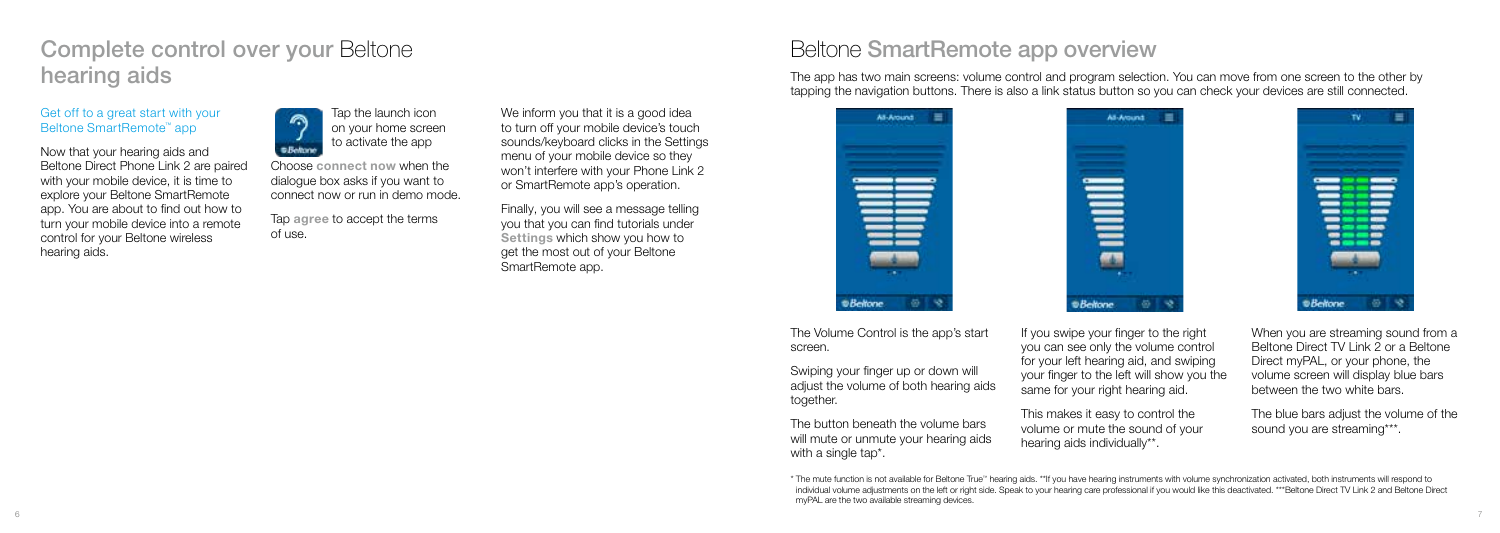### Beltone SmartRemote™ app overview



### **Program select**

Tap the menu icon button at the top of the Volume Control screen to select a hearing aid program optimized for a particular hearing situation.

Tap a Hearing instrument program or a Streaming program button to activate a regular program or streaming from one of your Beltone Direct™ wireless accessories.



### **SA** Link status

Tap the link icon button in the bottom right-hand corner of the Volume Control screen to go to the Link Status screen.

Link Status shows you the status of the connections between your mobile device, Beltone Direct Phone Link 2, hearing aids and your Beltone Direct streaming accessory if you are using one.

If a connection is missing, the green connection line will turn red and an exclamation mark will appear.

**They shakes** 

**Contract Contract Contract** 

녤

 $\bullet$ 

**Change** 

Tap the exclamation mark to bring up the troubleshooting guide to help you fix your connection.

Tap Close in the top left-hand corner to return to the Volume Control screen.



#### ਨਿੰ **Settings**

Edit program labels lets you change the names of your programs and Beltone Direct streaming accessories. Tap Reset to return to the default program and streaming names.

Demo mode runs Beltone SmartRemote without a connection to the Phone Link 2 as a demonstration.

Tutorial gives you a tutorial of Beltone SmartRemote.

Pairing shows you how to pair your mobile device with Beltone Direct Phone Link 2.

About Beltone SmartRemote provides you with additional information about Beltone SmartRemote along with where you can find support.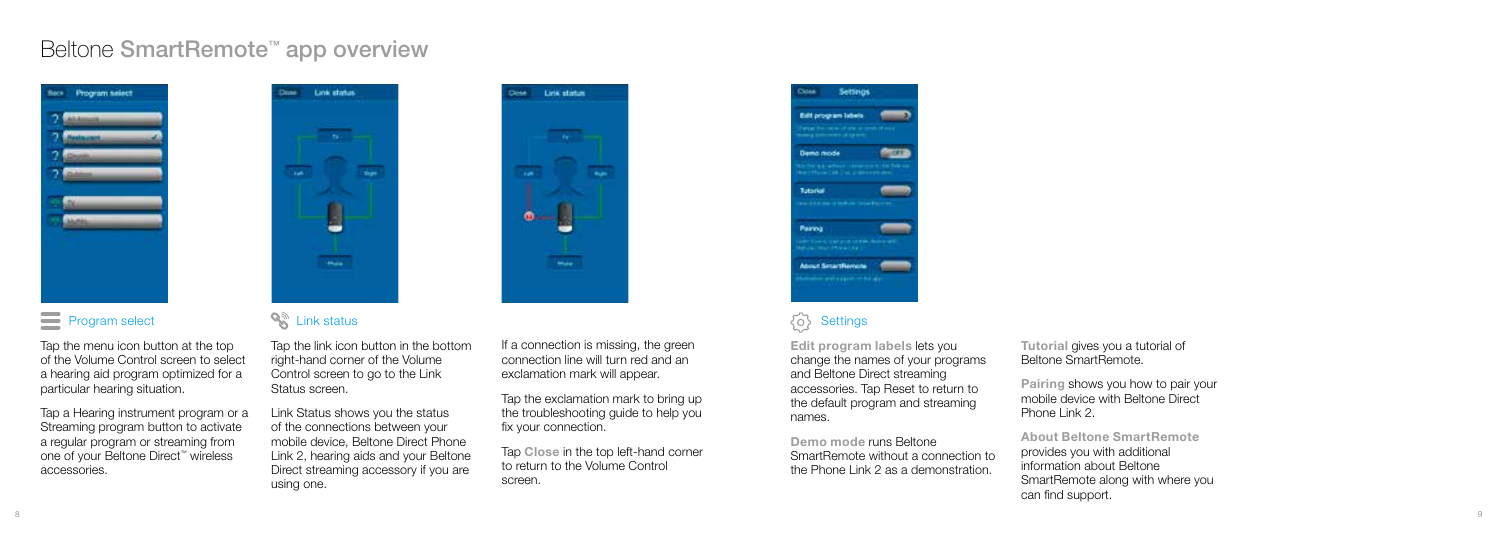

### Try more apps from Beltone



# Beltone HearPlus™



Beltone Tinnitus Calmer™



If you suffer from tinnitus you should try the Beltone Tinnitus Calmer app\*.

It combines relaxing sounds and exercises that aim to help you find relief from tinnitus.

beltone-hearing.com/ tinnituscalmer

\* Dependent on local availability